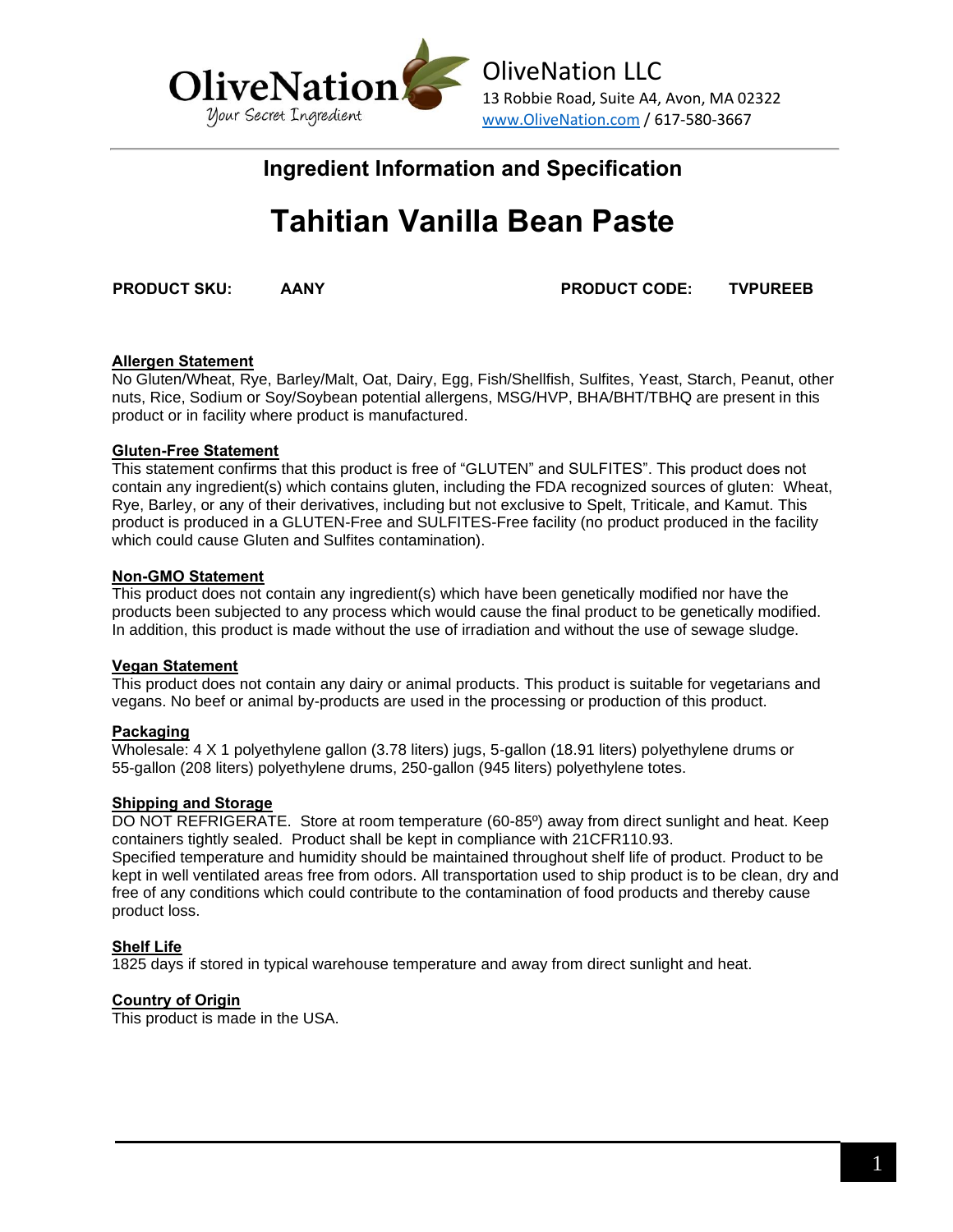

# **Ingredient Information and Specification**

# **Tahitian Vanilla Bean Paste**

**PRODUCT SKU: AANY PRODUCT CODE: TVPUREEB**

#### **Lot Number & Date Code**

Lot number is a record which corresponds to manufactured batch. Date code refers to UDC date of manufacture. Expiration date is not required.

#### **Regulatory Approval**

This product is manufactured, processed, packed, handled and shipped in accordance to all FDA requirements promulgated in CFR 21 and meets all federal and state regulations for food products including California Proposition 65. This product shall be stored and shipped in containers at temperatures, and under conditions necessary to preserve the quality of the product, including its packaging and shall comply with all applicable local, state and federal regulations.

#### **Recommended Usage**

Use 3 ounces to 5 gallons of mix.

#### **Certifications**

This product is certified Kosher.

#### **Nutritional Information**

| <b>Nutrition Facts</b>                                                                                                                                               |                  |
|----------------------------------------------------------------------------------------------------------------------------------------------------------------------|------------------|
| 37 Servings per container<br><b>Serving Size</b>                                                                                                                     | 100 <sub>g</sub> |
| Amount per Serving<br>Calories                                                                                                                                       | 276              |
|                                                                                                                                                                      | % Daily Value*   |
| Total Fat 0g                                                                                                                                                         | 0%               |
| Saturated Fat 0q                                                                                                                                                     | 0%               |
| Trans Fat 0q                                                                                                                                                         |                  |
| Cholesterol 0g                                                                                                                                                       | 0%               |
| Sodium 0mg                                                                                                                                                           | 0%               |
| Total Carbohydrate 34q                                                                                                                                               | 11%              |
| Dietary Fiber 0q                                                                                                                                                     | 0%               |
| Total Sugars 34g                                                                                                                                                     |                  |
| Added Sugars 34g                                                                                                                                                     |                  |
| Proteins 0q                                                                                                                                                          | 0%               |
| Vitamin <sub>D</sub>                                                                                                                                                 | <b>LNNS</b>      |
| Calcium                                                                                                                                                              | <b>LNNS</b>      |
| Iron                                                                                                                                                                 | <b>INNS</b>      |
| Potassium                                                                                                                                                            | LNNS             |
| *The % Daily Value (DV) tells you how much a nutrient in a serving of food contributes to<br>a daily diet. 2000 calories a day is used for general nutrition advice. |                  |

LNNS: Level of No Nutritional Significance Container is 1 gallon/128 fluid ounces.